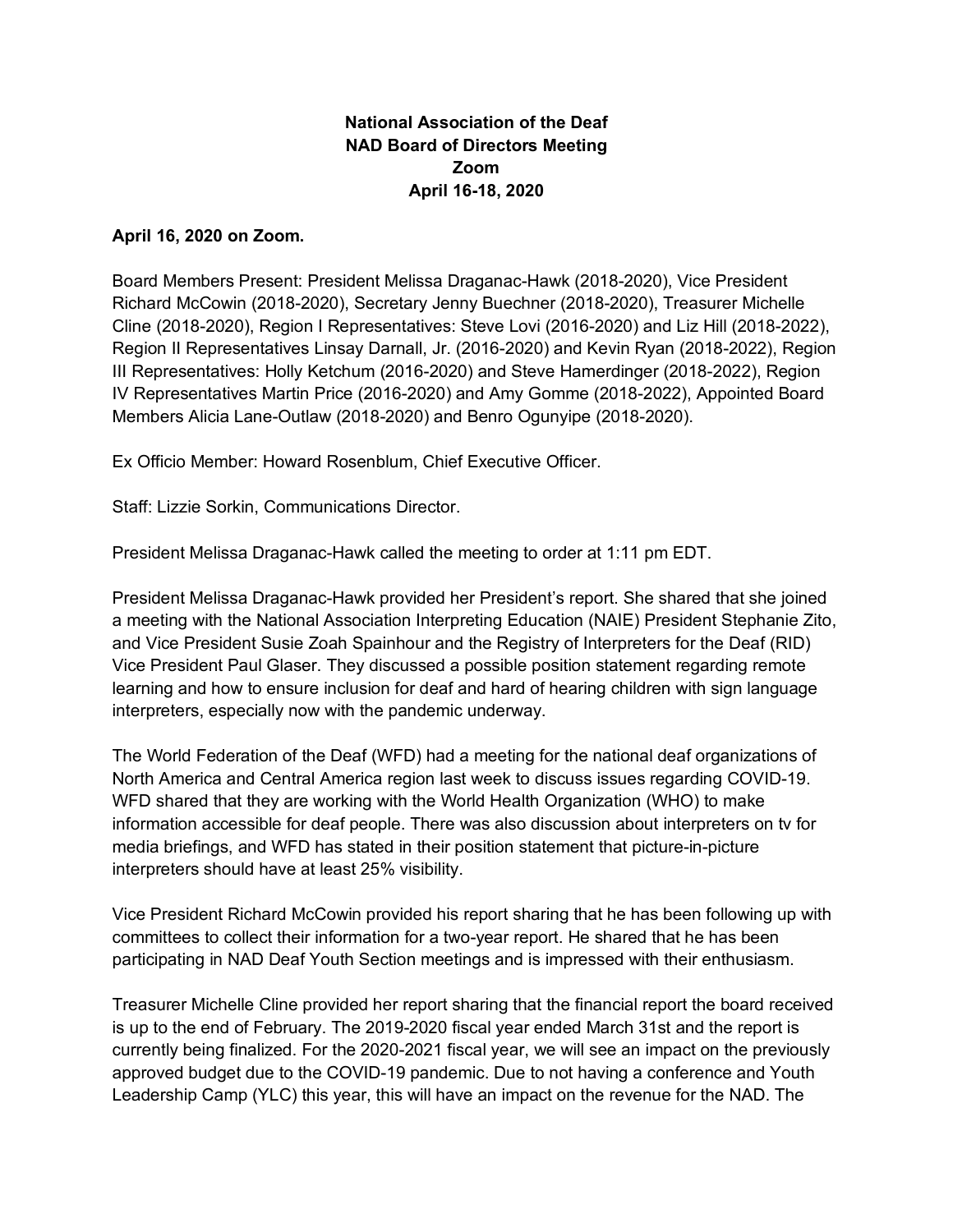finance committee has recommended that the Board and CEO Howard Rosenblum create a "business continuity plan" to ensure good fiscal health during this financial crisis. The NAD has applied for the Coronavirus Aid, Relief, and Economic Security (CARES) Small Business loan for payroll.

Chief Executive Officer Howard Rosenblum provided his report sharing that the NAD has been approved for the Small Business Administration Paycheck Protection Program (PPP) loan. The NAD has sufficient funding for the next year, but there is a need to watch the financial situation and ensure that we make ends meet for the longer term.

Howard Rosenblum also shared that the NAD has been contacted many times by various media and news reporters regarding interpreters on TV, services for the deaf, hospital accessibility and masks in relation to the COVID-19 pandemic.

Rosenblum reported that the NAD has been working with the US Department of Transportation for years regarding commercial drivers licensing and their rules. Historically they have made a waiver for deaf people to allow them to drive trucks, but the NAD is asking that they change their rules instead of apply for waivers. The NAD had been working with a reporter about this issue, but the pandemic came and has shifted everyone's attention. We are still working to get the story out because it is clear that there is a need for deaf truck drivers now because people are being affected by COVID-19.

Howard Rosenblum also shared that many medical doctors are not having in-person appointments and are utilizing telehealth platforms. However the NAD has already been working on ensuring accessibility for telehealth services prior to the pandemic, and will push for access with interpreters through various platforms.

Rosenblum further reported that with the pandemic, the NAD has recognized the need to develop position statements including but not limited to the following areas: healthcare, telehealth, education for k-12 and post-secondary education, and courts. Some of these position statements are being done jointly with other organizations.

Howard Rosenblum shared updates regarding the contract with the hotel in Chicago for the 2020 conference, which will be rescheduled to 2024. One major reason it is being rescheduled to 2024 and not 2022 is because we already have a contract with a different hotel for 2022 in Orlando, FL.

Region Board reports.

Region 1 Board members Steve Lovi and Liz Hill provided a report, sharing that they have been meeting with the state associations in their region on a monthly basis. There was a concern during the pandemic about interpreters being able to cross state lines due to travel restrictions in some states in the region.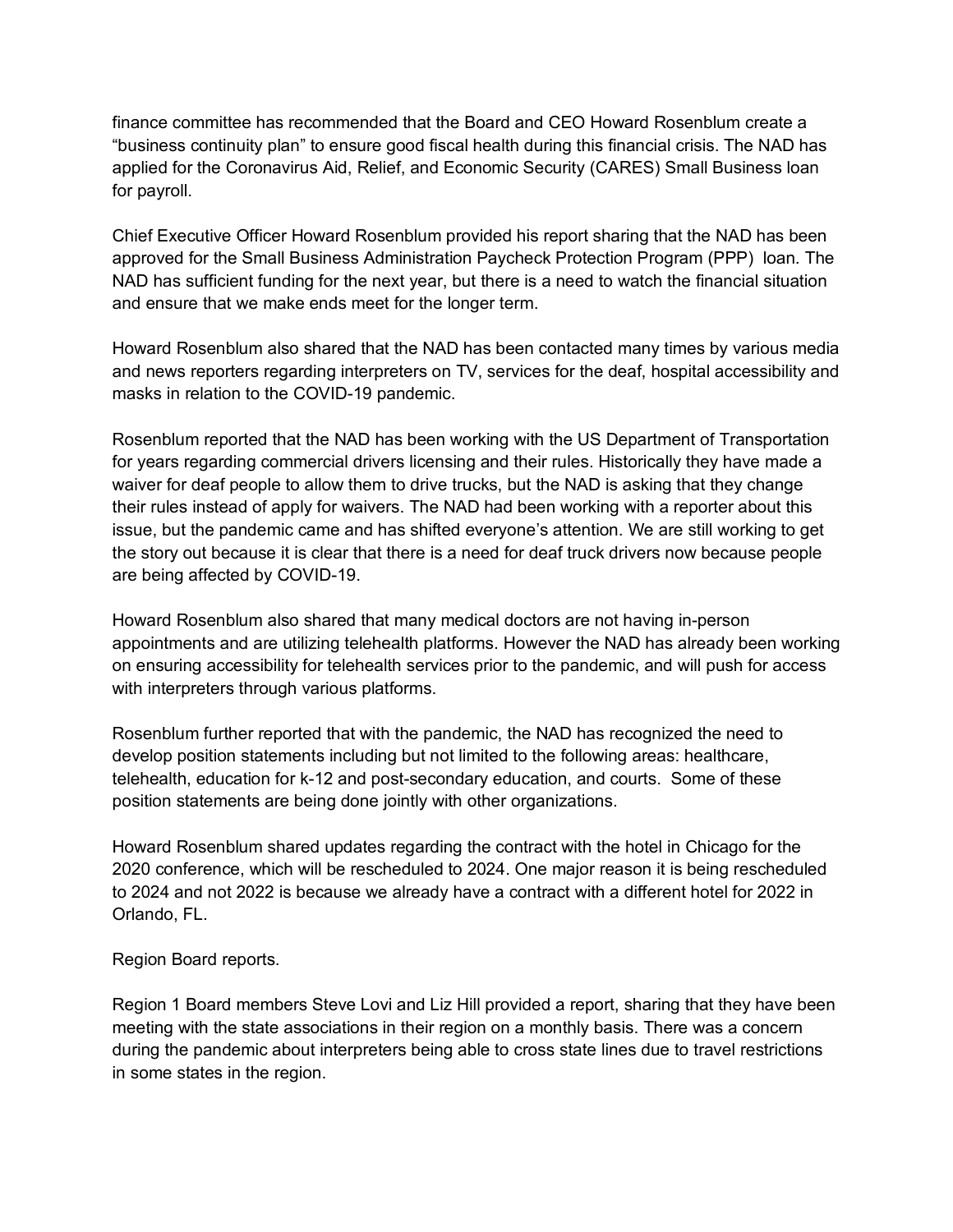Region 2 Board members Linsay Darnall, Jr. and Kevin Ryan provided a report, sharing that most state associations have been focused on state-level COVID-19 issues such as having interpreters at press briefings. One concern that was mentioned from these state associations was the DeafBlind community's need for Support Service Providers (SSP).

Region 3 Board members Holly Ketchum and Steve Hamerdinger reported that they had a meeting with state associations last month (March). Texas Association of the Deaf had restructured their board structure with 5 region board members. They are also using Zoom for their board meetings as well.

Region 4 Board members Martin Price and Amy Gomme shared that they met with the state associations in their region and discussed COVID-19. California Association of the Deaf agreed to rejoin the NAD as an affiliate. There was a discussion about the Council of Representatives, and how it will be held this year, but many are relieved to know that it will be held at a later time of the year so that people can focus on addressing issues around the pandemic.

The board discussed ideas on how to help delegates have a positive experience at the postponed Council of Representatives, not only this year because of the unique situation, but in the future as well. The board also discussed the National Leadership Training Conference and Regional Conferences.

President Melissa Draganac-Hawk called for a recess at 3:00 pm EDT.

The meeting resumed at 4:00 pm EDT.

Appointed Board Member Benro Ogunyipe shared his report. Benro shared that he has been focused on working with Affiliates and the Order of Georges and Georgettes (OGG) Breakfast planning, but with the changes for the NAD Conference, he will shift his focus on delegates for OGG as he has nominations in place. Benro plans to reach out to affiliates to see if they have a need for assistance regarding COVID-19.

The board discussed concerns regarding deaf people of color who are contracting COVID-19 and the disproportionate rate of infection and death for people of color. Benro and Amy will work with National Black Deaf Advocates (NBDA), Council de Manos, and National Hispanic Latino Association of the Deaf (NHLAD).

President Melissa Draganac-Hawk led a discussion about COVID-19 and the impact on deaf people in many areas including press briefings with governors, the White House, deafblind access.

Howard Rosenblum shared that the NAD has not been able to gather data regarding interpreter access at hospitals. There are many restrictions in place at many facilities, including limiting who can access hospitals. There is also a concern about availability of Personal Protective Equipment (PPE) for use by interpreters.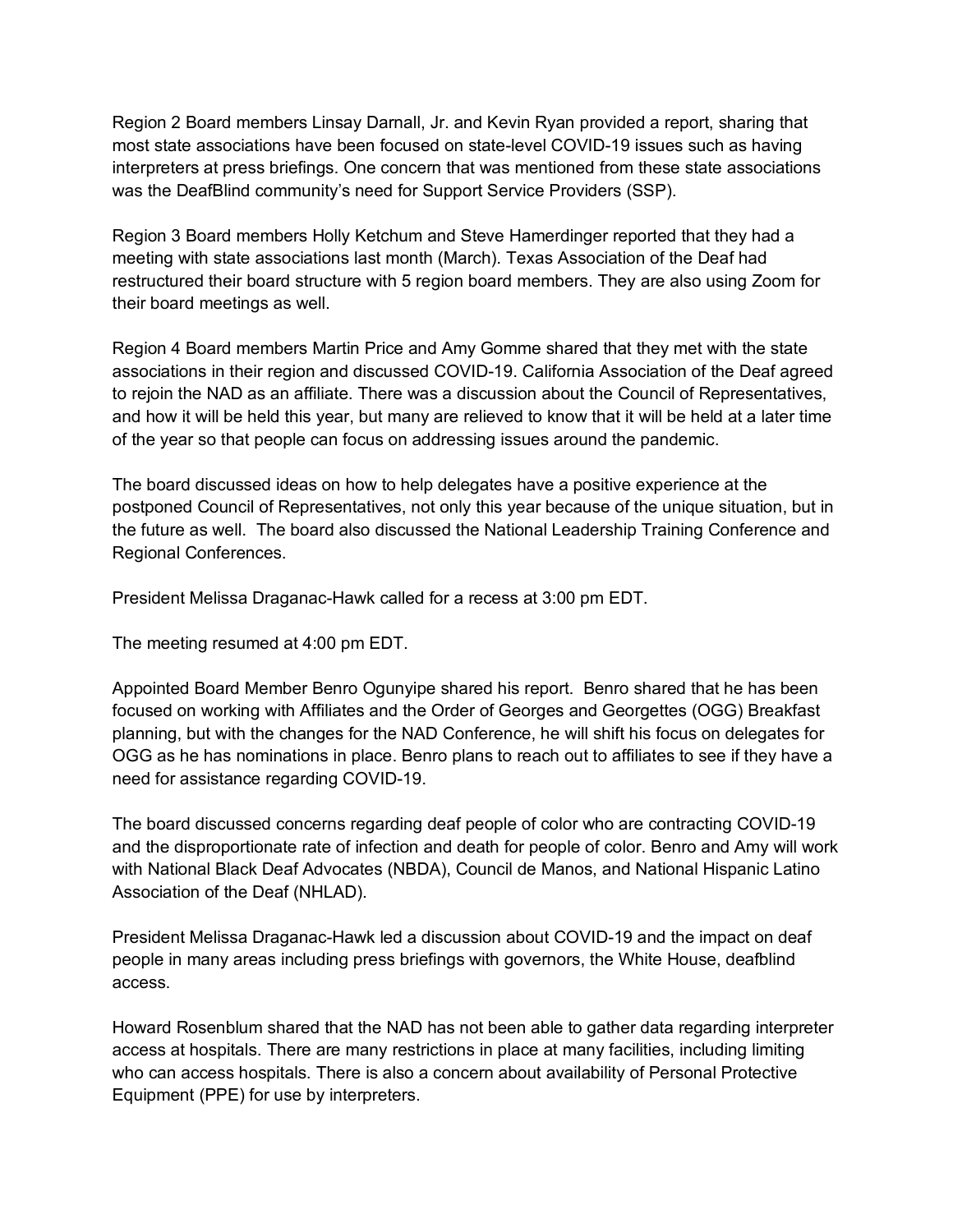There is also a concern within the disability community about ventilators and whether they would be taken from persons with disabilities for other people to use in hospitals. It was commented that several state governors have mandated that ventilators cannot be taken from persons with disabilities for use only on able-bodied individuals.

The NAD is working on a position statement regarding Health/Telehealth in collaboration with Hearing Loss Association of the Deaf (HLAA), Telecommunications for the Deaf and Hard of Hearing, Inc (TDI), and other consumer groups.

The board discussed the need for making materials and information available in Spanish, as well as the need to make visuals (graphics) for the information, as well as communication cards due to masks significantly reducing access to communication, and an increase to internet usage means it may not be as reliable for connecting with Video Remote Interpreting (VRI).

The board also discussed the need for collecting data from our community and decided we would create an announcement to our community asking them to share their experiences with the NAD. This will help the NAD create a position for future emergencies such as this, noting what they should not do, based on real experiences we have today.

There was a discussion about the need to address usage of VRI for emergency situations such as this pandemic, separate from when things are under normal operations.

The board discussed concerns about deaf parents of children who are attending public schools and are not able to access classroom content to support their children, as well as access to interpreters in an e-learning environment.

Howard Rosenblum shared that there are seven position statements regarding COVID-19 that will be disseminated on the NAD website.

The board discussed concerns about the lack of interpreters at the White House press briefings, which has been true for a long time, but is of urgent importance at this time especially during this pandemic. Howard Rosenblum shared that the NAD letter has been sent but there has been no response from the White House. The NAD is working on different strategies to reach out to the White House about the lack of interpreters for their press briefings.

The board discussed the concerns shared by DeafBlind individuals and their experiences during this pandemic. They are experiencing barriers due to the need for tactile communication. Many SSP and interpreters are unable to help them due to lack of PPE. They are unable to purchase groceries because of lack of services available to them, and shortage of delivery services due to many others utilizing these services. Some ideas were discussed that could lead to tools and resources for states to pursue a bill for SSP services, or enhance some state agencies' area of responsibilities.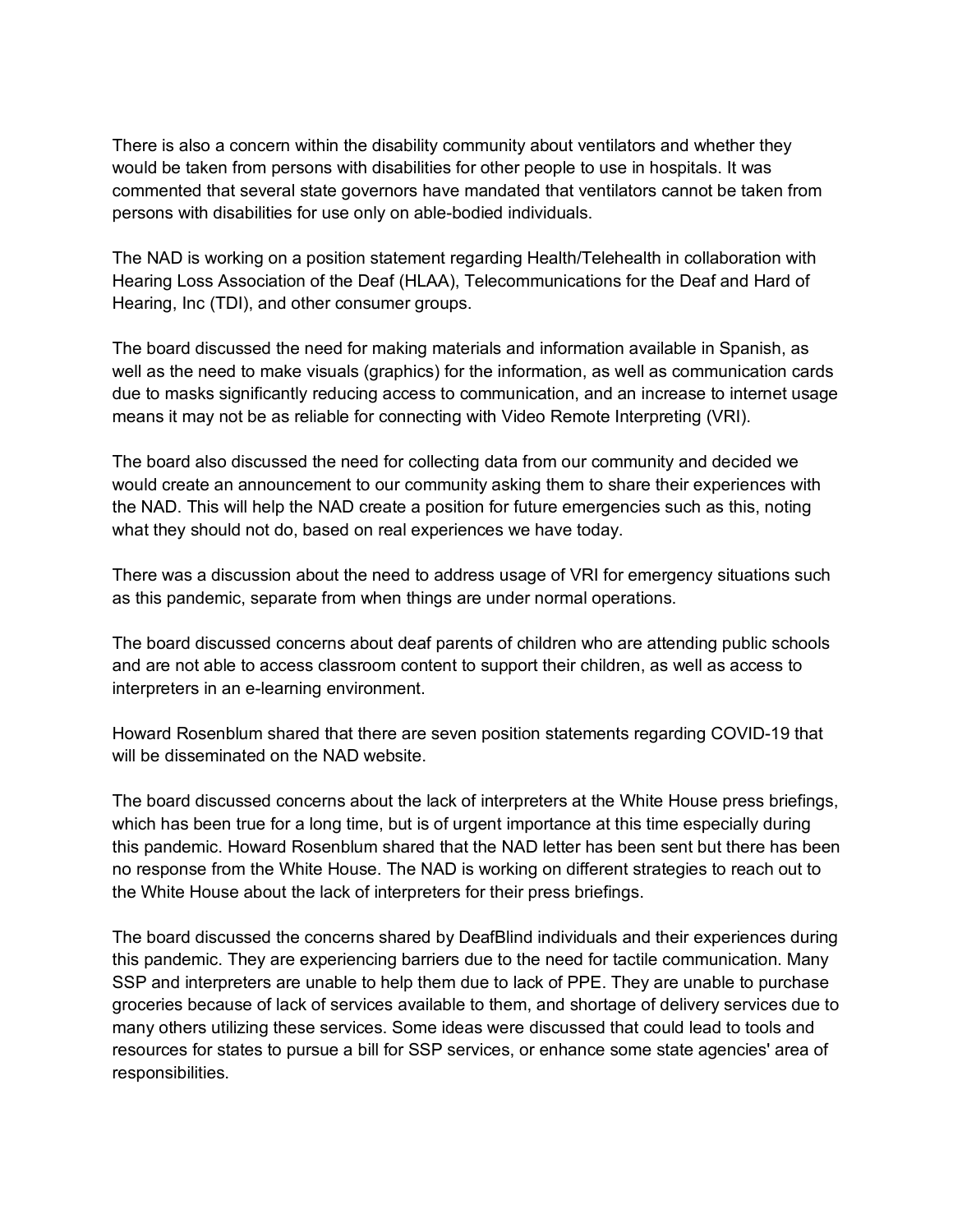President Melissa Draganac-Hawk called for a recess at 6:02 pm EDT.

## **April 17, 2020 on Zoom.**

Board Members Present: President Melissa Draganac-Hawk (2018-2020), Vice President Richard McCowin (2018-2020), Secretary Jenny Buechner (2018-2020), Treasurer Michelle Cline (2018-2020), Region I Representatives: Steve Lovi (2016-2020) and Liz Hill (2018-2022), Region II Representatives Linsay Darnall, Jr. (2016-2020) and Kevin Ryan (2018-2022), Region III Representatives: Holly Ketchum (2016-2020) and Steve Hamerdinger (2018-2022), Region IV Representatives Martin Price (2016-2020) and Amy Gomme (2018-2022), Appointed Board Members Alicia Lane-Outlaw (2018-2020) and Benro Ogunyipe (2018-2020).

Ex Officio Member: Howard Rosenblum, Chief Executive Officer.

Staff: Lizzie Sorkin, Communications Director, and Angela Ellman, Conference Coordinator.

Visitors: Mark Apodaca, Parliamentarian

The meeting resumed at 1:07 pm EDT.

President Melissa Draganac-Hawk reviewed the agenda for today's meeting.

Priority Reports

Priority: Establish a Task Force with Deaf Seniors of America (DSA) on all aging-related issues. Board Liaison Martin Price shared that the Task Force is interested in continuing their work beyond this term to finish up the tasks within the priority. At this time, Gallaudet has secured two or three grants that support the efforts of the Task Force. One of these grant projects focuses on the needs regarding caregivers the needs are different from the hearing population. The report from the Task Force will not be available until the end of July due to the timeframe of the grant itself.

Priority: Focusing on Systemic Barriers in Vocational Rehabilitation Services for the Deaf/HH. Board Liaison Holly Ketchum shared that the position paper has been completed by the committee and is currently being reviewed by Howard, however there is some additional work that needs to be done and will need to continue beyond this term.

The board discussed some concerns with the shift to online learning and whether vocational rehabilitation programs will continue to support attendance at Gallaudet and NTID. There is a need to collect stories from people who are experiencing struggles with obtaining VR services, as well as access with e-learning.

Priority: Campaign to spotlight the oppression of Deaf people within the justice system.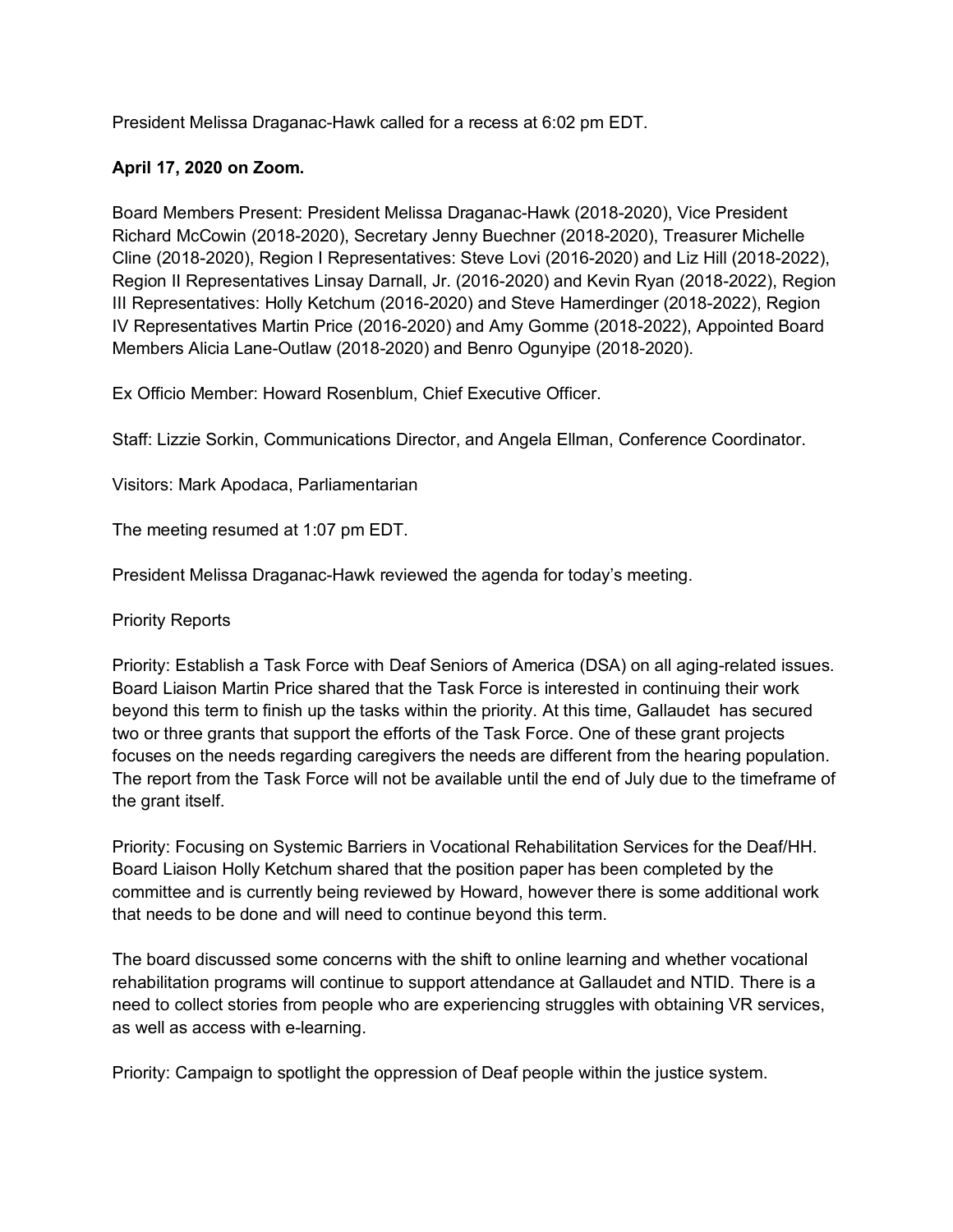Board Liaison Steve Hamerdinger shared that most of the work regarding this policy are being worked upon by NAD Headquarters as well as the NASADHH.

Howard Rosenblum shared that there were plans to host a law enforcement/public safety summit, however, with the current pandemic situation, those plans have come to a halt. A lot of other work has been done regarding this topic, although the work is not done, and will need to continue beyond this term. The NAD has learned a lot about how the legal and enforcement systems work, and there are barriers in addressing issues concerning deaf and hard of hearing people impacted by the system. A further detailed report will be provided for delegates at the COR.

Priority: Restoring the Deaf community's confidence in the sign language interpreting profession by strengthening our partnership with the interpreters.

Board Liaison Jenny Buechner shared that there was an interpreting summit held in February. The summit provided us with a lot of useful information that will help us draft the Interpreting position statement.

The CPC Task Force met the same weekend and made significant progress with the content. Currently need to have editors with legal and interpreting experience to review the content.

Priority: National Family Campaign.

Board Liaison Michelle Cline shared that the committee has been focused on how to get families engaged with the NAD but that has been put on hold due to COVID-19. The goal is to have a video available for community distribution prior to COR.

Separate discussion about financial security. Treasurer Michelle Cline led a discussion about NAD finances, to ensure that our financial situation is sustainable and healthy throughout this pandemic. The NAD has been approved for the SBA PPP loan at this time.

President Melissa Draganac-Hawk called for a recess at 2:30 pm EDT.

The meeting resumed at 3:39 pm EDT.

President Melissa Draganac-Hawk led a discussion about the COR. The benefits and risks of hosting a virtual or in-person meeting for the Forums and COR were discussed, along with reviewing the bylaws to understand what we must, can, and can't do. Parliamentarian Mark Apodaca provided guidance and interpretation on the NAD bylaws and Robert's Rules of Order regarding the COR and Forums. The board decided to proceed with hosting the COR and Forums through virtual means. Further information will be provided to the board, and the community after our Conference Coordinator, Angela Ellman collects additional information.

The board discussed some needs for logistics around hosting the Forums and COR virtually, including elections, voting for priorities and bylaws amendments.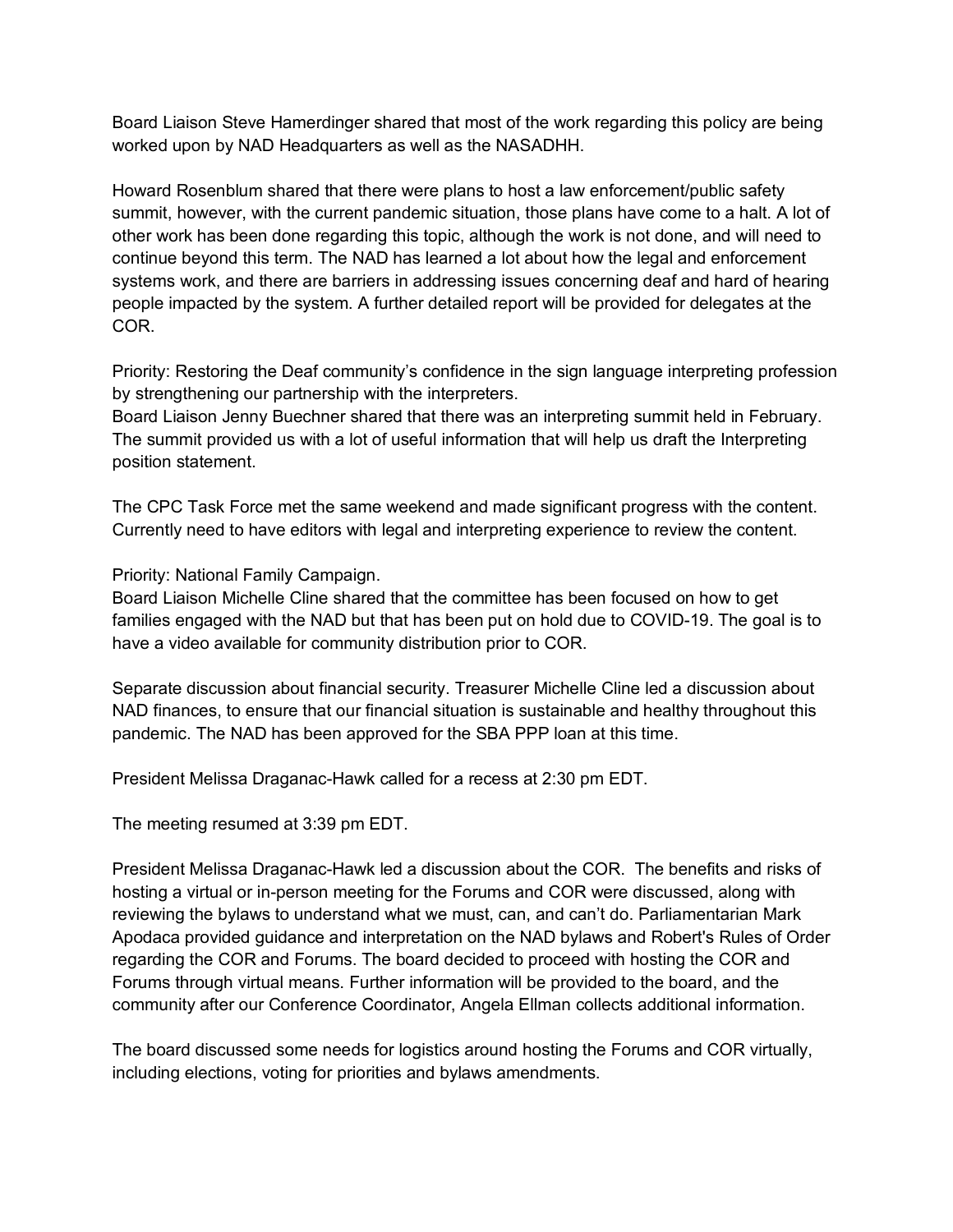President Melissa Draganac-Hawk called for a recess at 5:56 pm EDT.

## **April 18, 2020 on Zoom.**

Board Members Present: President Melissa Draganac-Hawk (2018-2020), Vice President Richard McCowin (2018-2020), Secretary Jenny Buechner (2018-2020), Treasurer Michelle Cline (2018-2020), Region I Representatives: Steve Lovi (2016-2020) and Liz Hill (2018-2022), Region II Representatives Linsay Darnall, Jr. (2016-2020) and Kevin Ryan (2018-2022), Region III Representatives: Holly Ketchum (2016-2020) and Steve Hamerdinger (2018-2022), Region IV Representatives Martin Price (2016-2020) and Amy Gomme (2018-2022), Appointed Board Members Alicia Lane-Outlaw (2018-2020) and Benro Ogunyipe (2018-2020).

Ex Officio Member: Howard Rosenblum, Chief Executive Officer.

Staff: Lizzie Sorkin, Communications Director.

The meeting resumed at 1:11 pm EDT.

President Melissa Draganac-Hawk reviewed the agenda for the day, starting with committee reports.

Diversity Strategy Team Board Liaison Amy Gomme shared that there is a lack of access to information surrounding COVID-19. The DST would like to host a workshop about COVID-19 and provide training for delegates about how we can be respectful and supportive for marginalized communities.

Appointed Board Member Alicia Lane-Outlaw shared that the workgroup has been in contact with a consultant on how to wrap up Vision 2020 and share a report on that, before transitioning to the new strategic plan.

Howard Rosenblum shared updates on the progress with the Interpreter Agency Accreditation committee. At this time progress has slow, however Kim Bianco Majeri will be assigned to work on the details for the program.

Bylaws Committee Board Liaison Steve Hamerdinger shared that Jacob Leffler, who chairs the committee and representatives from each of the regions have been meeting, and they are working on a vlog. After that, they will be ready to accept submissions for proposed bylaws amendments. The board discussed some concerns and gaps with the current bylaws and will share those concerns in a report to the Board. The board also discussed concerns about the bylaws being in English and should be available in ASL, and Spanish. The goal is to have the bylaws amendment proposals available in ASL for delegates to review, and the whole bylaws available in ASL along with English and Spanish.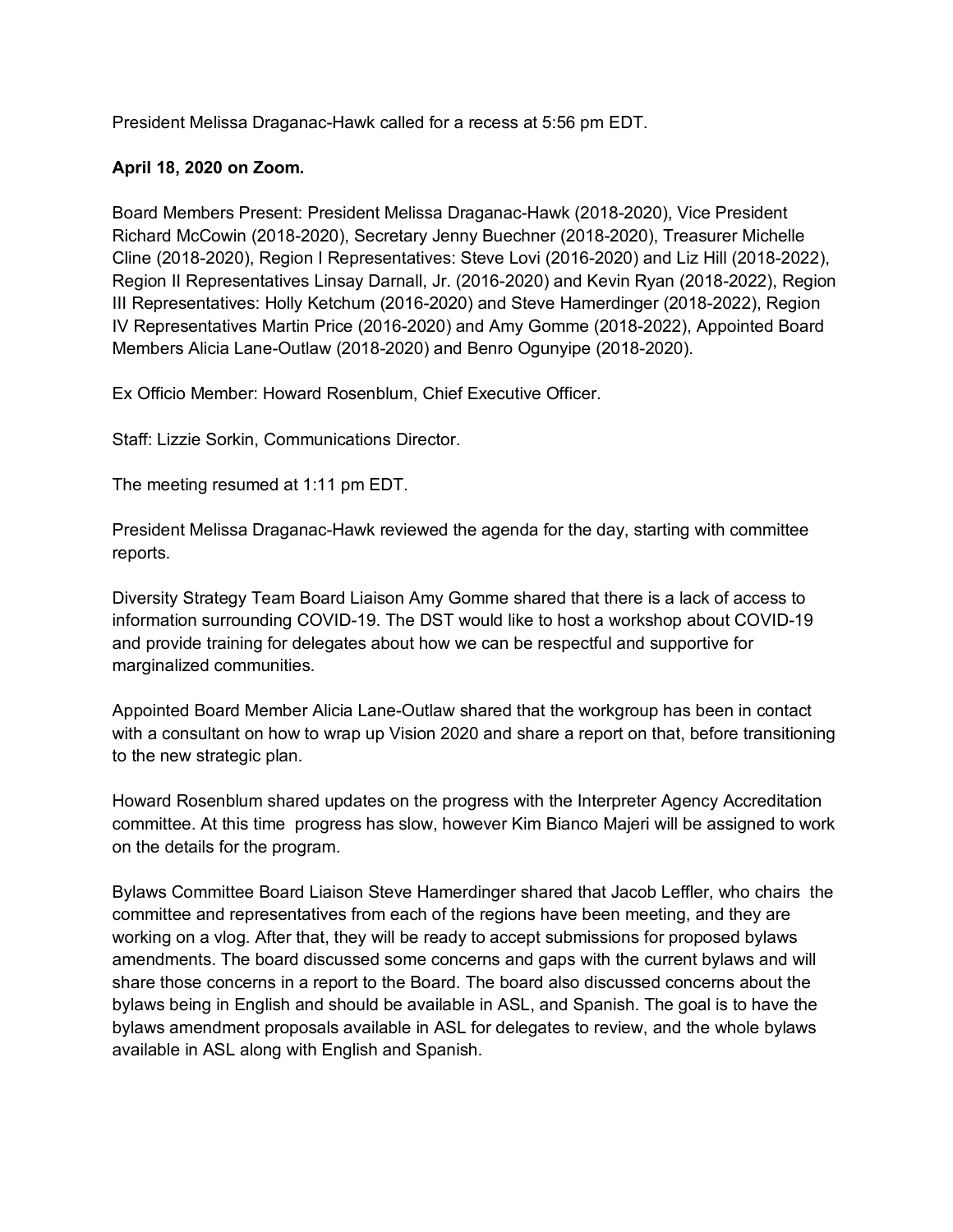CDI Task Force Board Liaison Kevin Ryan shared that they were able to fill the chair position with Alisha Bronk, a deaf interpreter, who is certified by RID. They want to train people on how to use deaf interpreters and how deaf people can become a deaf interpreter. The board agreed that the task force needs to assume the task from the 2014 conference that explains the role of deaf interpreters, and how the community and individuals can advocate for obtaining a deaf interpreter in various settings.

Michelle Cline provided a report on behalf of the board workgroup for the State Associations and Affiliates committee (SAAC). The SAAC is nearly ready to do a soft launch of their mentor program but had some questions for the board. The board discussed whether this information should be posted publicly, or as an affiliate benefit only. The board agreed that the information would be available publicly, but only State Associations and Affiliates can qualify for the program. The SAAC also discussed the toolkit for State Associations and Affiliates, and how to separate out the information and make some of the historical information available to the public online and include actual tips and resources for organization operations and programs in the toolkit. The board agrees with this approach.

Governance Chair Liz Hill has no report to share.

Outreach Board Liaison Alicia Lane-Outlaw has no report to share.

Public Policy Board Liaison Steve Lovi has no report to share, but the board discussed the structure for the public policy committee and how most of the policy work is now being done within NAD HQ under the Policy Institute. The Policy Institute does contact subject matter experts for information, data, and review. The board has to approve position statements. NAD HQ Policy Institute is working on reviewing the VRI and VR position statements, and currently developing best practices for prisons/correctional facilities.

Video Remote Interpreting Task Force Board Liaison Holly Ketchum shared that they have completed the position statement which is currently awaiting review from Howard Rosenblum from a legal and NAD HQ standpoint.

National Employment Resource Center Board Liaison Holly Ketchum shared that the committee worked on a survey and wanted to collect feedback from people who are using the NERC section of the NAD website to make adjustments as needed.

Video Remote Interpreting Task Force Board Liaison Holly Ketchum shared that they have provided a position statement on using VRI in court settings to NAD HQ for review. The board discussed briefly on the VRI card, and how we can make it available for various settings including medical and courts.

President Melissa Draganac-Hawk called for a recess at 2:54 pm EDT.

The meeting resumed at 4:04 pm EDT.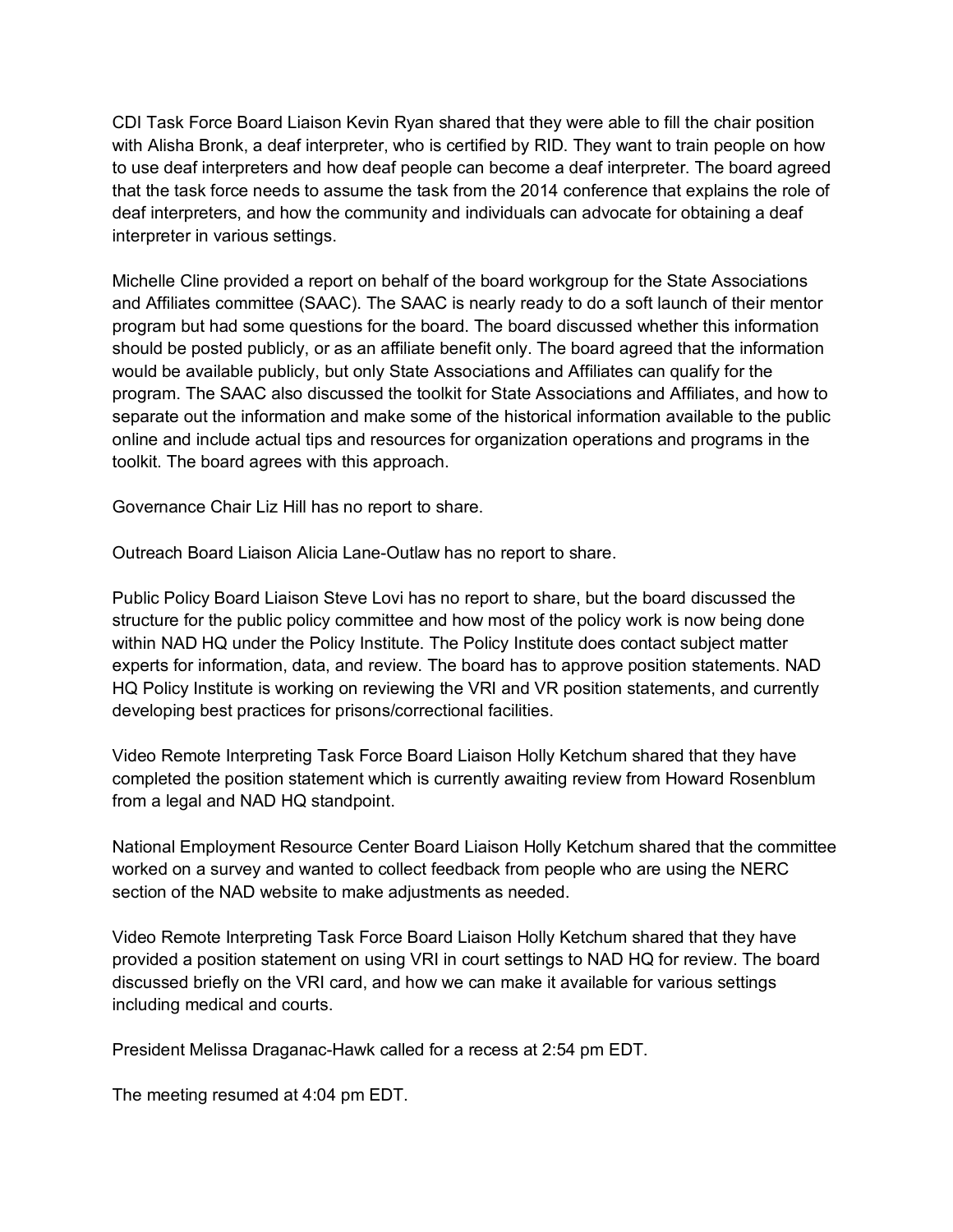Section Reports:

Steve Lovi shared that he has been reviewing the Sections guidelines and led a discussion with the board regarding various areas of the Sections. Key areas of focus include on Section leadership structures, logos, and finances. The board decided to establish a workgroup to focus on making recommendations for the guidelines.

Deaf Culture and History Section Board liaison Linsay Darnall, Jr. shared that the section has a chair, vice chair, secretary and region representatives. They have been very active and having regular meetings.

The board also discussed the concerns regarding deaf history month and the recent events around that. A review of the past conference motions and resolutions needs to be done and a report for a plan of action will be shared later.

Deaf Education Section Board Liaison Michelle Cline shared that there is supposed to be a National Deaf Education Conference this summer but with COVID-19, that will not happen in Chicago but are exploring virtual options. They plan to host the next in-person NDEC in Riverside, California in 2021, and then in Orlando, Florida in 2022 with the NAD Biennial Conference.

Past Board Members Section Board Liaison Steve Lovi shared that the previous chair had stepped down and there had been very little action within the section. They are working on developing the purpose of the section, and how they can support the NAD through fundraising efforts.

LGBT Section Board Liaisons Steve Lovi and Alicia Lane-Outlaw shared that they had plans for Melmira to be the MC for the LGBT luncheon. The primary goal of the LGBT section is to network and connect with each other, and perhaps they can do something online for this year. .

Interpreting Section Board Liaison Jenny Buechner shared that she has reached out to NAD HQ for the membership list to establish an email group.

Senior Citizens Section Board Liaison Martin Price shared that the section has been mostly focused on planning their luncheon.

Youth Section Board Liaison Martin Price shared that the NADYS was supposed to host the World Federation of the Deaf Youth Section (WFDYS) board in the United States for their board meeting but with COVID-19, that is not happening.

DeafBlind Section Board Liaison Jenny Buechner has no report for this section.